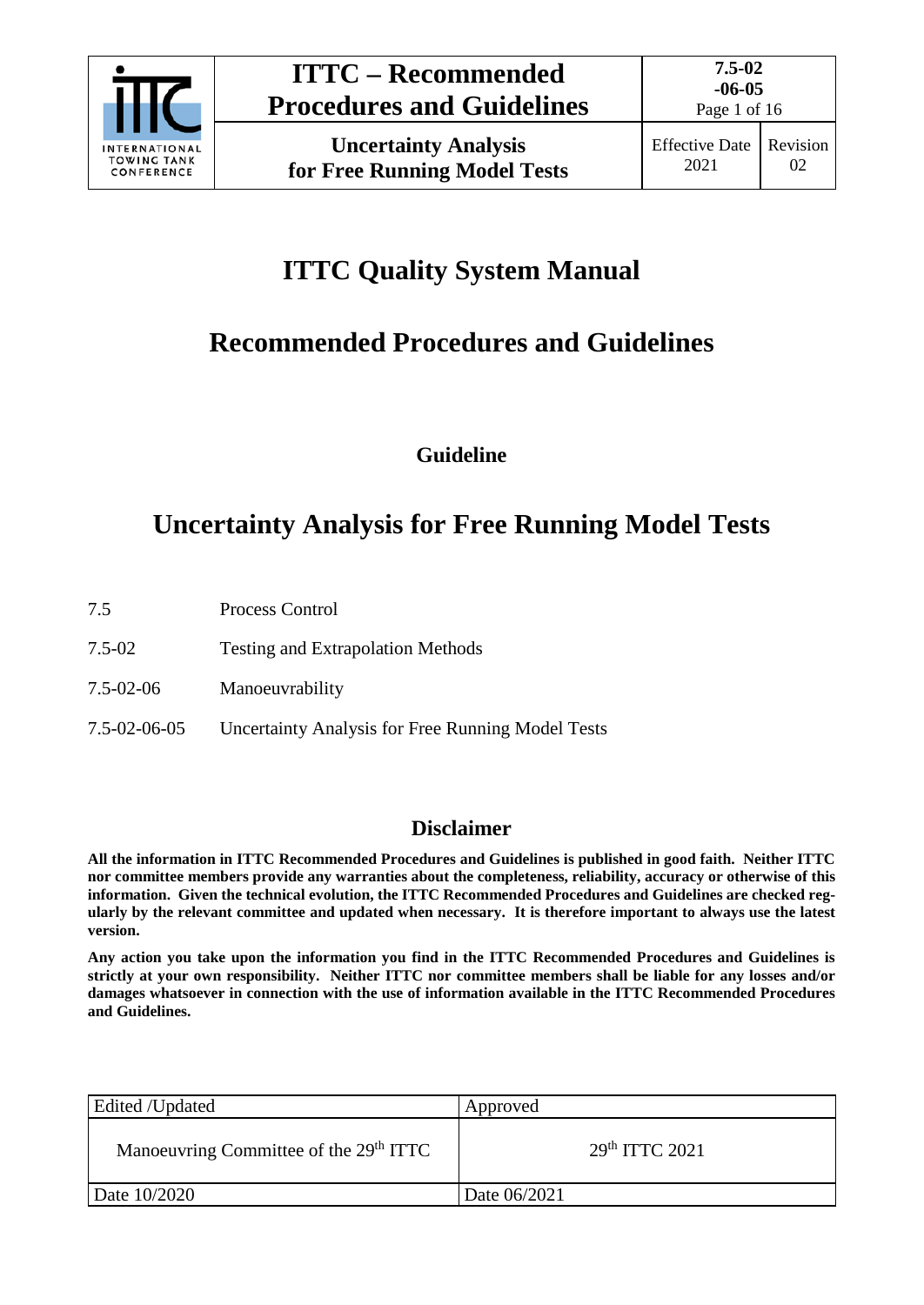

# **ITTC – Recommended Procedures and Guidelines**

**Uncertainty Analysis for Free Running Model Tests**

**7.5-02 -06-05** 

# **Table of Contents**

| 1.               |                                                                           |
|------------------|---------------------------------------------------------------------------|
| $\overline{2}$ . | <b>DESCRIPTION OF FREE RUNNING</b>                                        |
| 3.               | <b>LISTING AND DISCUSSION OF THE</b><br><b>SOURCES OF UNCERTAINTY4</b>    |
| 3.1              | Uncertainty of model characteristics.                                     |
| 3.2              | Uncertainty of model set-up 5                                             |
| 3.3              | <b>Uncertainty due to experimental</b>                                    |
| 3.3.1            | Uncertainties with respect to pre-                                        |
| 3.3.2            | Uncertainties related to the release<br>of the model and the state at the |
| 3.3.3            | Uncertainties related to the<br>measurement set-up5                       |
| 3.3.4            | Undesired facility related                                                |
| 3.3.5            | Uncertainties on ship control                                             |
| 3.4              |                                                                           |
| 3.5              |                                                                           |
| 3.6              | Grouping of the individual<br>uncertainty sources7                        |

| 4.  | <b>QUANTIFICATION OF THE</b><br><b>UNCERTAINTIES TOWARDS THE</b>             |
|-----|------------------------------------------------------------------------------|
|     |                                                                              |
| 4.1 | <b>Measurement uncertainty analysis8</b>                                     |
| 4.2 |                                                                              |
| 4.3 | <b>Uncertainty propagation through</b><br>sensitivity coefficients 10        |
| 5.  | <b>EVALUATION OF THE COMBINED</b>                                            |
|     |                                                                              |
| 6.  | <b>EXPANDED UNCERTAINTY12</b>                                                |
| 7.  | <b>SUMMARISING STATEMENT 12</b>                                              |
| 8.  |                                                                              |
|     | APPENDIX A. EXPLANATION OF                                                   |
|     | THE UNCERTAINTY                                                              |
|     | PROPAGATION METHOD,                                                          |
|     | APPLIED TO KVLCC2  14                                                        |
|     | A.1. Sensitivity Coefficients 14                                             |
|     | A.2. The case of the zig-zag test  15                                        |
|     | A.3. Example of uncertainty propagation<br>method elaborated for the example |
|     | A.4. Total combined uncertainty<br>elaborated for the example of the         |

**[KVLCC2...........................................16](#page-15-0)**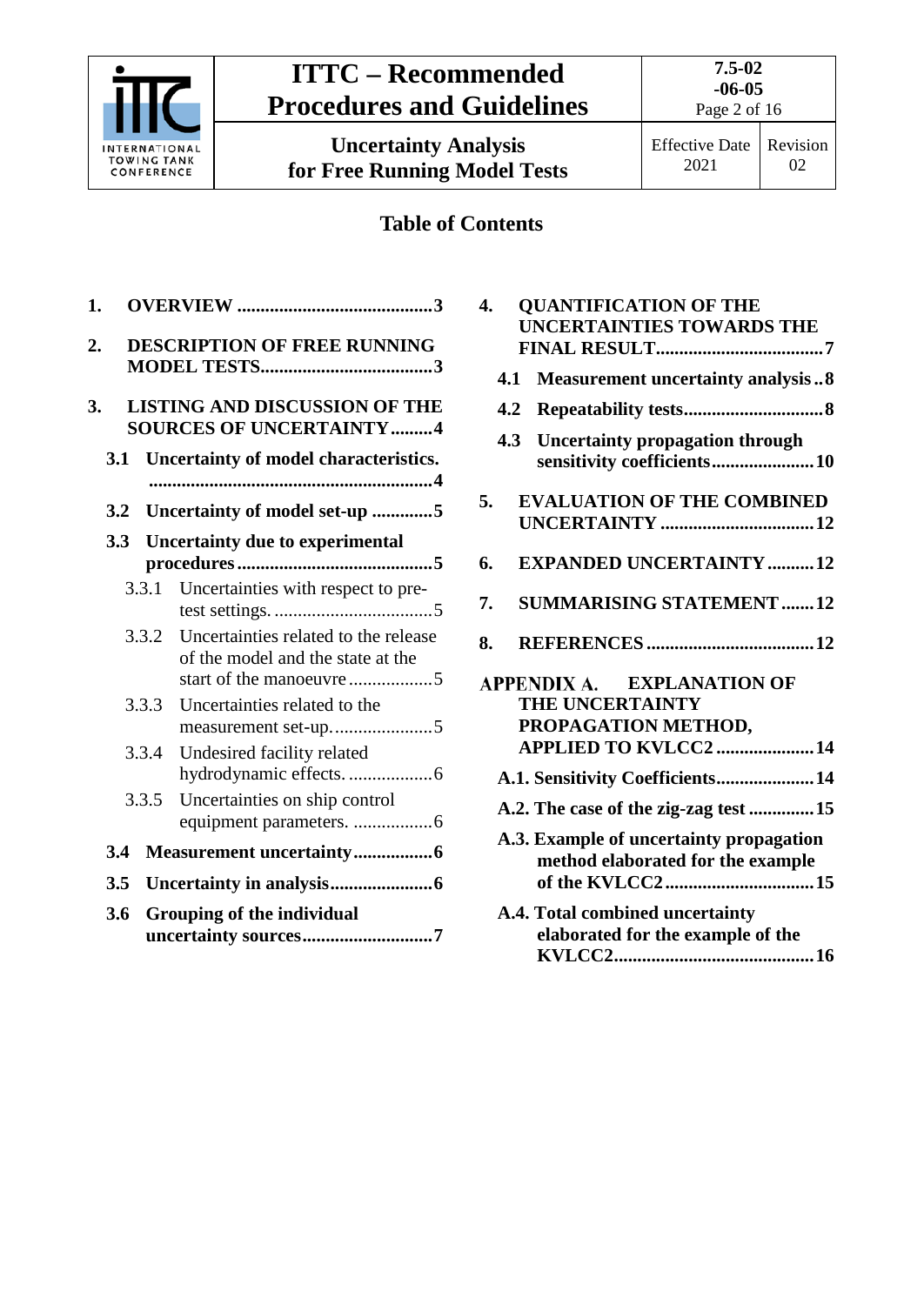

# **ITTC – Recommended Procedures and Guidelines**

**Uncertainty Analysis for Free Running Model Tests** **7.5-02**

# **Uncertainty Analysis for Free Running Model Tests**

# <span id="page-2-0"></span>**1. OVERVIEW**

The purpose of the guideline is to provide guidance for ITTC members to perform uncertainty analysis (UA) of a model scale free running model test following the ITTC Procedures 7.5-02-06-01, 'Free running model tests'.

The present UA guideline is based on ISO GUM. The procedure 7.5-02-01-01 is referenced by this guideline, but the present guideline is different, because it describes the way to perform an UA for free running manoeuvring tests, which is completely different from static measurement such as a for example a resistance test as referenced by 7.5-02-01-01. Free running manoeuvring tests are typical transient tests from which deterministic parameters are derived. Therefore, the entire chain of the process has to be considered in detail, because each link introduces uncertainties.

The guideline outlined below is focussed at obtaining the values for the final outcome of the free running model tests. This outcome is for example an overshoot angle or a tactical diameter, as measured by free model tests on model scale. Possible scale effects of free running model tests are not considered. At the time of writing the guideline, only one publication was written on a complete uncertainty analysis for free running manoeuvring model tests (see Quadvlieg and Brouwer, 2011). This publication discusses the uncertainty analysis for model tests on "KVLCC2", one of the proposed benchmark ships. The UA concept proposed in this paper is embraced as example for this guideline. The essence of this paper is that from all individual causes of uncertainty, the effect of these causes on the end result (such as a tactical diameter) is quantified. This quantification can be captured using repeat tests or through simulations that quantify the sensitivity of the end result to a change in input parameter. Examples on uncertainty analysis based on repeat tests are given by Toxopeus (2011) on the benchmark ship "Hamburg Test Case (HTC)" and Toxopeus, van Walree and Hallmann (2011) on the benchmark vessel "5415M".

The proposed methodology takes into account the uncertainties, arising from the stochastic variation in measured parameters (Type-A), and uncertainties related to all other parameters included in the Data Reduction Equations (Type-B). In addition, the methodology takes into account many parameters that do not appear in the data reduction equations but that are considered to have a possible influence on the results. These parameters are based on uncertainty propagation analysis.

# <span id="page-2-1"></span>**2. DESCRIPTION OF FREE RUNNING MODEL TESTS**

During free running model tests, a ship model is free to move in all 6 degrees of freedom. The manoeuvre is in general actuated by one or more steering devices (further always referred to as rudder), propulsors and/or thrusters (further always referred to as propeller). Performing free model tests consists of a number of steps, as explained in 7-5-02-06-01 (free running manoeuvring tests). Each of these steps has possible sources of uncertainties. The guideline for determining the uncertainty starts by treating all the typical steps in free running model tests. In Chapter [3,](#page-3-0) a list of sources of uncertainty in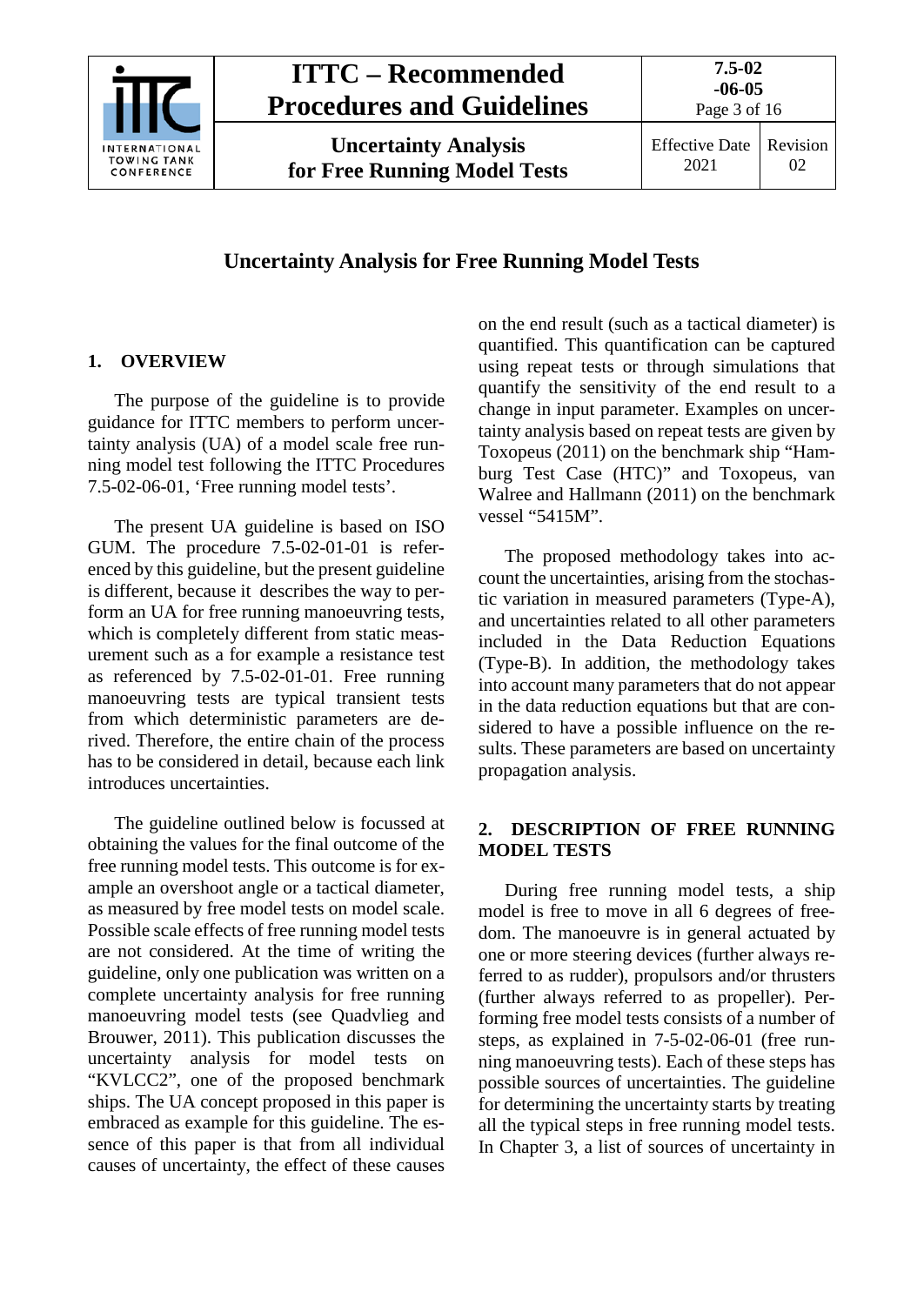

every step is given. The typical steps of free running manoeuvring model tests are:

- Model manufacturing
- Model set up (the draught marks, the mounting of the propeller(s) and rudder(s), the engines, rudder servos and their steering mechanism, the loading condition and stability)
- The measurement system and the calibration. The measurement will often be made through an optical measurement system, which is calibrated and will have calibration uncertainties. This will be the key measurement equipment.
- The performing of the tests, meaning that the model is brought to speed, there is a release of the model, rudder(s) and propeller(s) movements initiated in some way, and the measurement of motions during the manoeuvre.
- The analysis of the measured data, which consists of the digitising, sometimes the filtering, the data reduction from the measured time traces towards parameters such as an overshoot angle or a tactical diameter.

### <span id="page-3-0"></span>**3. LISTING AND DISCUSSION OF THE SOURCES OF UNCERTAINTY**

The accuracy of test results is influenced by the following imperfections of the experimental technique:

- Inaccuracy of ship model characteristics
- Undesired facility related hydrodynamic effects
- Unsteady approach conditions
- Errors on ship model control equipment parameters (e.g. propeller rate of rotations, rudder angle, rudder turning rate and delays in rudder control)
- Disturbance from test arrangement on model (e.g. power and signal cables, electromagnetic disturbance)

Measurement inaccuracies

The objective of this chapter is to list parameters of which its uncertainty will have an influence on the uncertainty of the final result.

# <span id="page-3-1"></span>**3.1 Uncertainty of model characteristics.**

A model should be manufactured in accordance with ITTC "recommended procedures & guidelines model manufacture ship models (7.5.-1-01-01). The uncertainty in the model principal dimensions can then be obtained assuming the model fabrication error to be no more than +/- 1 mm in all coordinates. The influence of some factors (e.g. errors on main dimensions, offsets, loading condition, moments of inertia) on the accuracy of test results is hard to estimate, because that would need repeats of model manufacture, model installation, appendage manufacturing etcetera.

Related to the model characteristics, the following list of uncertainties are to be considered.

- Model manufacturing
- Model length, breadth, draught
- Model geometry (obliqueness)
- Rudder accuracy (effect of area, chord, span, profile)
- Rudder mounting (under a small angle, oblique behind the propeller)
- Propeller accuracy
- Propeller mounting (tilt angle, offset)

A characteristic of all these model-related uncertainties is that they will cause a bias in the final outcome. When performing repeat tests, this bias will not become visible, because it is model related and not test related. It may become visible when multiple models are made, but even then, it is questionable whether this bias may be visible, because it may be compensated by other aspects. Practical reasons will impede that many models will be made to quantify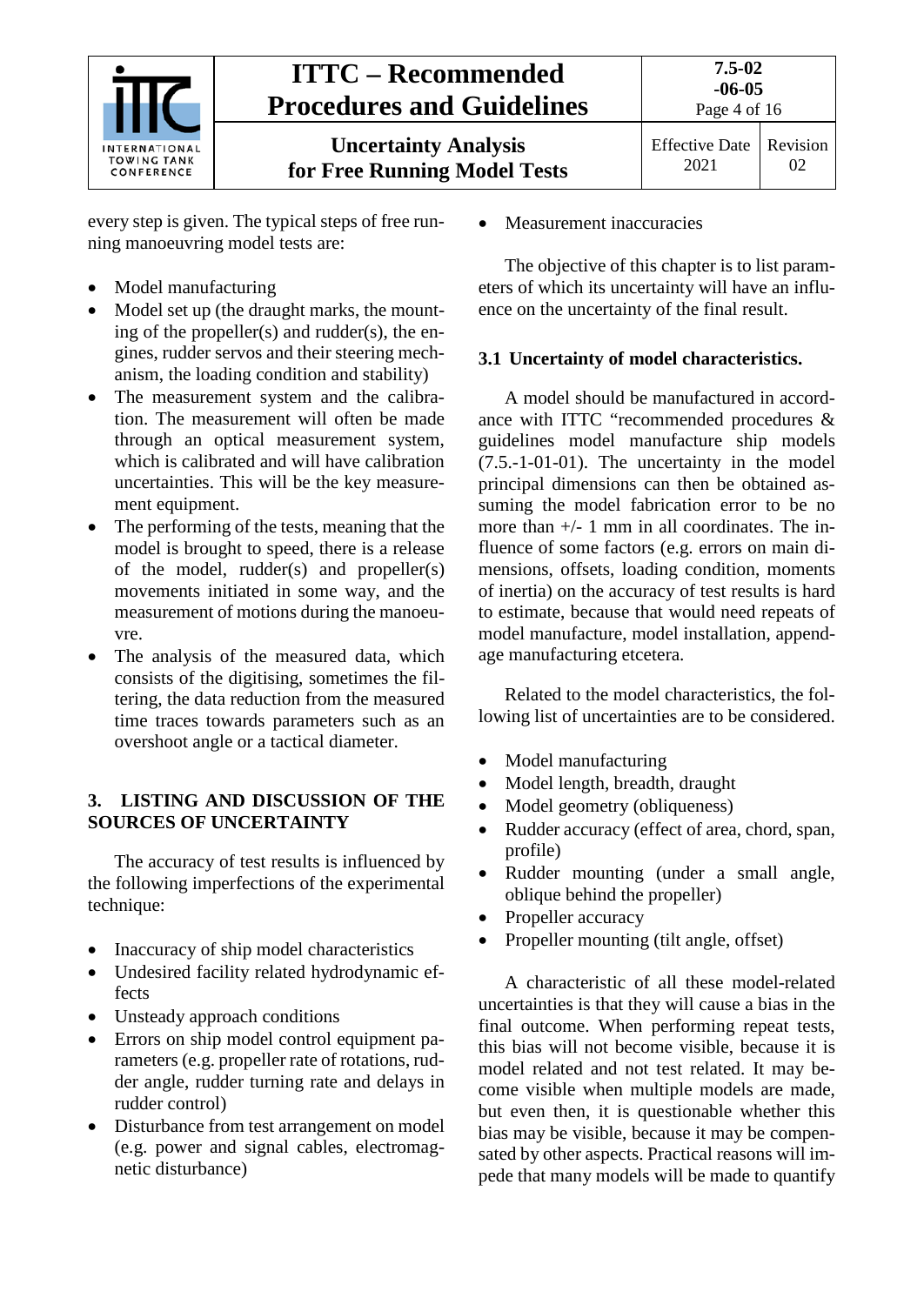

this uncertainty. However, it will be possible to quantify an uncertainty interval for model and appendage manufacturing accuracy.

# <span id="page-4-0"></span>**3.2 Uncertainty of model set-up**

This set-up has to do with the individual accuracies of the model set-up:

- GM
- Displacement and ballasting
- Initial roll angle
- Initial trim angle
- Radii of inertia in three directions

A characteristic of all these model set-up uncertainties is that they will cause a bias in the final outcome. In repeat tests, this bias will not be visible. Only when the model is repeatedly ballasted and de-ballasted, the effect will become quantified. It will be possible to quantify an uncertainty interval for these model set-up uncertainties.

# <span id="page-4-1"></span>**3.3 Uncertainty due to experimental procedures**

The experimental procedures may have the largest effect on the uncertainties. For this uncertainty analysis, these experimental procedures are divided in groups of uncertainties related to:

### <span id="page-4-2"></span>3.3.1 Uncertainties with respect to pre-test settings.

Prior to the model tests, the RPM and the neutral rudder angle(s) are set to certain values, or an autopilot steers the vessel. The RPM is selected on RPM-speed tests carried out before the real manoeuvring tests, and the selected RPM will be a source of uncertainty. Again, this is a bias, which is an uncertainty.

<span id="page-4-3"></span>3.3.2 Uncertainties related to the release of the model and the state at the start of the manoeuvre

For turning circle and zig-zag tests, the manoeuvre starts at the time when the first rudder action takes place. The history of motions before this first rudder action is not taken into account in the analysis: it is assumed that the model is 'steady' and in 'equilibrium'. The amount of steadiness is a source of uncertainty, which could be bias and/or random.

The equilibrium at the start of the manoeuvre is indicated by the procedures in the model test basin (which should be focused on having these initial conditions as close as possible to the target values). The following variables will show a bias or a random uncertainty, which will affect the final outcome to some extent.

- Drift angle
- Rate of turn
- Rudder angle
- Heel angle
- Ship speed
- RPM
- Accelerations caused by the autopilot
- A bias in release condition or acceleration phase

Part of these phenomena will show up while performing repeat tests, but not all of these aspects, because the release could be biased. For example, when the release mechanism always shows a movement in a lateral direction, this may affect the initial condition always in the same way, which makes it a systematic bias which is not covered by repeat tests.

# <span id="page-4-4"></span>3.3.3 Uncertainties related to the measurement set-up.

There will be a disturbance from test arrangement on model (e.g. an umbilical for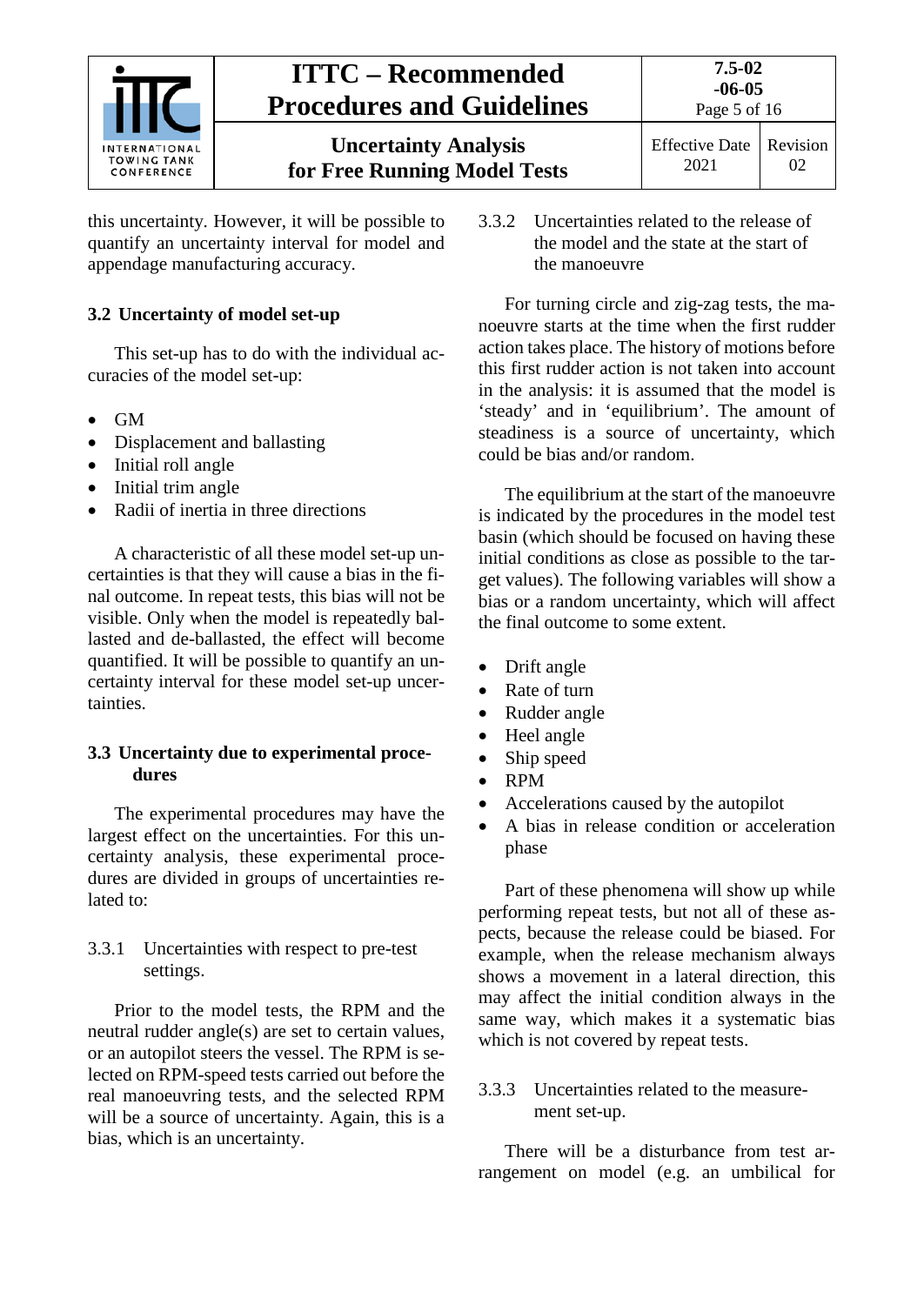

power cables and signal cables, or the fact that tests are performed in open air facilities). These uncertainties may lead to bias and random uncertainties on the final result.

<span id="page-5-0"></span>3.3.4 Undesired facility related hydrodynamic effects.

A ship model's dynamics and, therefore, test results may be affected by several influences caused by the limitations of the experimental facility, so that tests are not performed in unrestricted still water. Some examples are:

Residual motion of the water in the basin may affect the model's dynamics if the waiting time between two runs is too short.

Unsteady phenomena occurring during transition between acceleration and the real test may also affect the model's dynamics. In particular, the achievement of steady state running condition prior to the start of the manoeuvre can have large consequences on the results of free running manoeuvring tests. Basin width and length limitations induce undesired additional forces and modify the trajectory, e.g. wall effects.

In shallow water tests, bottom profile variations will affect the dynamics of the model.

The influence of these effects on the accuracy of test results generally increases with decreasing water depth. Although complete prevention is principally impossible, the effects can be reduced by an adequate selection of test parameters.

### <span id="page-5-1"></span>3.3.5 Uncertainties on ship control equipment parameters.

During a test run, a number of control equipment parameters (propeller rpm, steering device angle, etc...) are controlled; setting or control errors have a direct influence on the motions of the model.

- Accuracy of the heading measurement leading to the "laying of the rudder" (is it a 10/10 or a 10/11 zig-zag manoeuvre?);
- Accuracy of the rudder angle (is it a 10/10 or a 11/10 zig-zag manoeuvre?);
- The way in which the torque control operates (for manoeuvres carried out with a constant torque strategy);

These uncertainties may lead to bias and random uncertainties on the final result.

# <span id="page-5-2"></span>**3.4 Measurement uncertainty**

The position and heading of the model are the most important information obtained from the free model tests; hence the accuracy of these measurements should be documented.

The following values are measured and are hence subject to measurement uncertainty:

- Position and heading
- Speed
- Yaw rate
- Rudder angle
- Propeller rate

# <span id="page-5-3"></span>**3.5 Uncertainty in analysis**

In the analysis, the measured time series of the path and heading are analysed and data reduction is performed. The values of for instance overshoot angles, advance or tactical diameter are derived using an analysis procedure.

- The type and amount of filtering of the raw time traces data;
- Eventual correction of the results for any discrepancies. These corrections may be based on the measured variations or biases of earlier measured phenomena, such as the 'rudder reversal' phenomenon from section [3.3.5.](#page-5-1)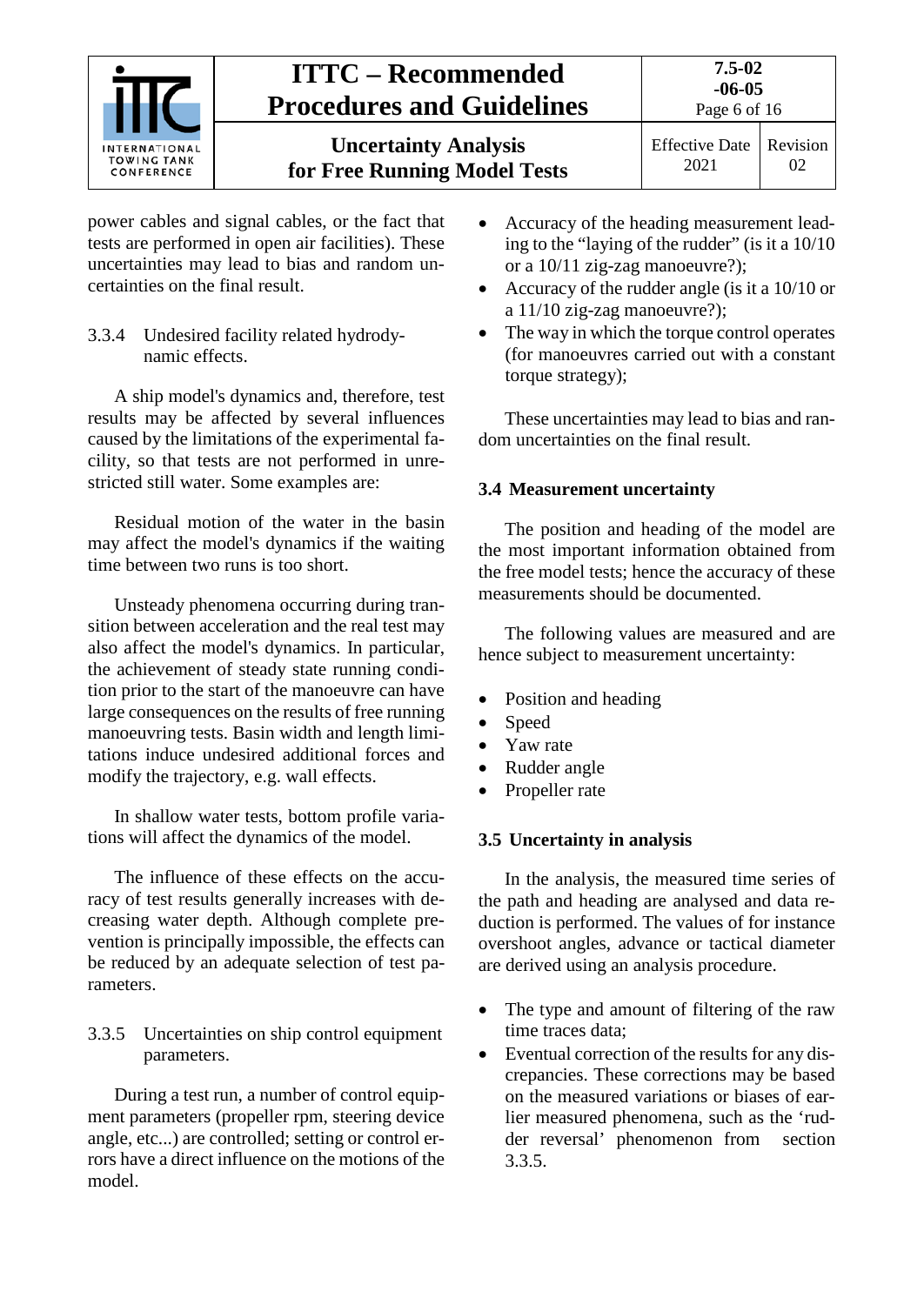

As an example: for the determination of the tactical diameter, the lateral deviation of the model with respect to the original lateral position is taken. This should be taken at a heading which differs from the starting heading by 180 degrees. The measurement of the heading will influence the results in two ways: at the beginning of the manoeuvre, because it determines the initial offset. At the end of the manoeuvre, because the lateral distance at 180° of heading determines the tactical diameter.

#### <span id="page-6-0"></span>**3.6 Grouping of the individual uncertainty sources**

All individual uncertainty contributions from this chapter are grouped in a table, shown in [Figure 1.](#page-6-2) Six groups of individual uncertainty sources can be observed.

|                                             |                         | <b>Uncertainties of</b><br>deterministic<br>nature                                                                                               | <b>Uncertainties of</b><br>stochastic nature                                                                                      |
|---------------------------------------------|-------------------------|--------------------------------------------------------------------------------------------------------------------------------------------------|-----------------------------------------------------------------------------------------------------------------------------------|
|                                             | Random                  | $(1)$ "error is constant<br>during 1 run"<br>Initial drift angle<br>No steady state at<br>start of run                                           | (2) Inherent<br>hydrodynamic<br>uncertainty<br>Residual motion<br>of the water<br>Wall effect<br>Bottom profile<br>variation<br>. |
| Related to the performing of the model test | Systematic              | $(3)$ "error is constant<br>during a set of tests"<br>Draught<br>uncertainty<br>GM uncertainty<br>Permanent bias in<br>the initial<br>conditions | (4) Facility bias<br>Influence of<br>umbilical<br>Open air facilities                                                             |
| emenes                                      | Measurement<br>accuracy | (5)<br>Calibration offset<br>Analysis method                                                                                                     | (6)<br>Noise on sensor<br>$\bullet$                                                                                               |

<span id="page-6-2"></span>Figure 1: Grouping of the individual uncertainties in different groups

In this table, all sources of uncertainties can be estimated. Some can be assigned to the classical type A uncertainty analysis (namely box number (6)). Some values should be (partly) obtained from repeat tests (boxes number  $(1)$ ,  $(2)$ , (4) and (6). Other values can be obtained through uncertainty propagation analysis (boxes number (1) and (3)). Box (5) is the classical measurement uncertainty, for which values can be obtained using the well-defined methods of calibration uncertainty. These different ways of treating these boxes are explained in Chapter [4.](#page-6-1)

### <span id="page-6-1"></span>**4. QUANTIFICATION OF THE UNCER-TAINTIES TOWARDS THE FINAL RE-SULT**

Obtaining the uncertainty interval for the final result is the combination of three types of approaches. This is different from the approach presented for a captive test in ITTC 7.5-02-02, General Guidelines for Uncertainty Analysis in Resistance Towing Tank Tests. The three types of approaches available are:

(1) Measurement uncertainty analysis, determines the uncertainty of measuring equipment, as carried out many times in UA analysis (Coleman & Steele, 2009). This should also include data reduction and data analysis.

(2) Repeatability analysis, giving the scatter in data due to a number of tests. This reveals stochastic uncertainties which are otherwise unidentifiable.

(3) Uncertainty propagation analysis. With the aid of uncertainty magnification factors, UMF's, uncertainty of the results can be determined from uncertainties in input variables, i.e. draught and trim. Characteristic is that these uncertainties are the same for repeat runs, so that repeatability tests do not reveal a spreading in results due to these input variables.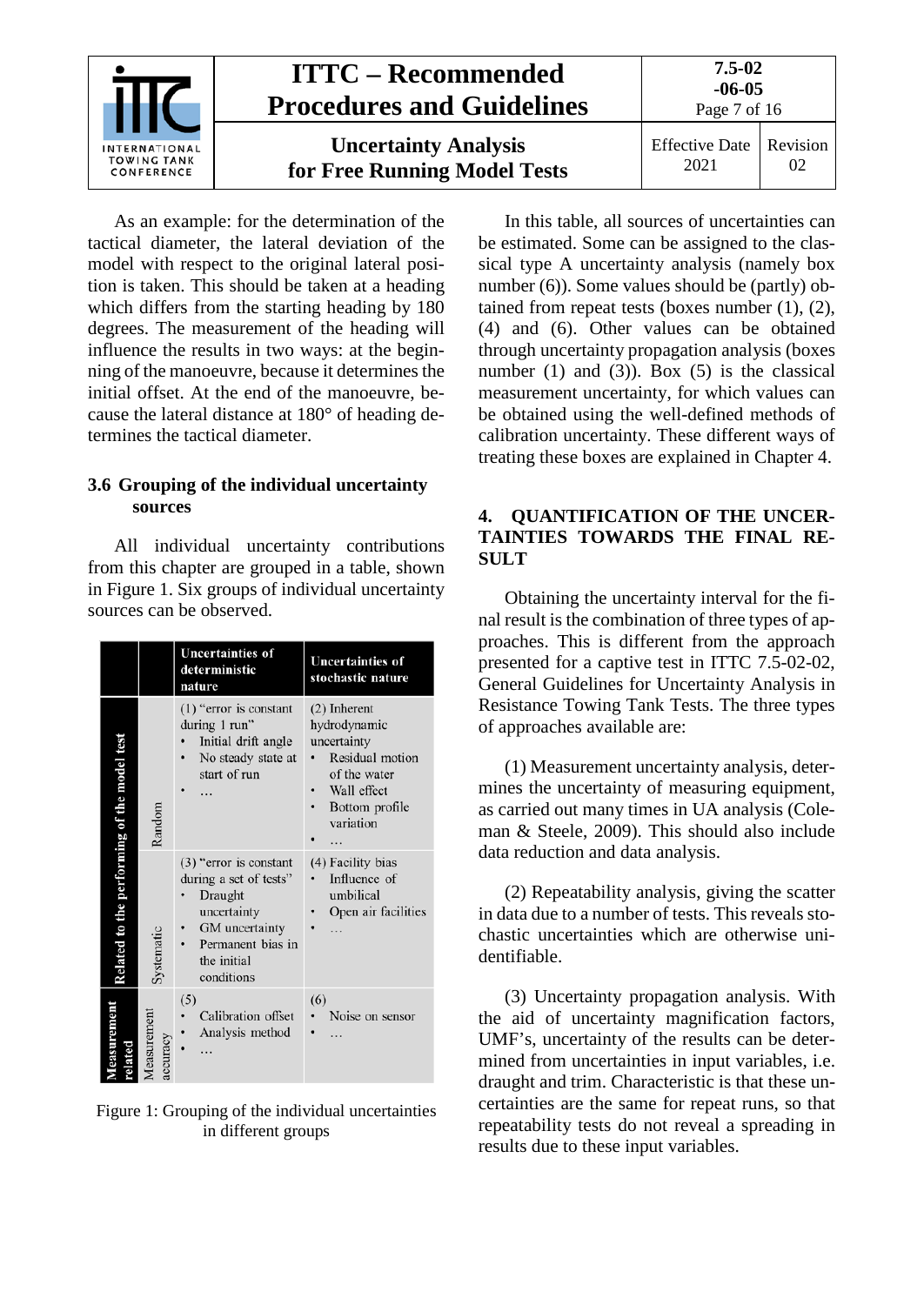

These three approaches do not contain mutely exclusive contributions to the total combined uncertainty. Care has to be taken when deciding which factors are overlapping and which are exclusive. First the three approach types are elaborated separately in the following three sections. These three approaches are then combined to determine the combined uncertainty.

#### <span id="page-7-0"></span>**4.1 Measurement uncertainty analysis**

The first type of uncertainties is related to the measurement uncertainty of the used sensors. Sensors of any type typically have a random standard uncertainty (or Type A) and may contain systematic standard uncertainty components (or Type B).

As an example the position measurements and one of its derivatives, forward velocity, are considered. The example is taken from free running model tests with the KVLCC2 as reported by Quadvlieg and Brouwer (2011). These free running model tests use a Krypton position measurement system.

The Krypton position measurement typically exhibits a 1 mm uncertainty interval (U95) for translations and a 0.1 deg U95 for rotations (model scale values). These are random components. The rotations may contain a systematic error, caused by oblique mounting of the camera, which is corrected using a steady turning circle measurement. When this correction would not be carried out, the combined standard uncertainty of the rotations would be higher, namely 0.3 deg.

The position of the carriage on which the Krypton cameras are mounted is measured through rulers with an U95 of 0.1 mm. The combined measurements from the carriage and Krypton system give the positions of the model. Important to assess the velocities of the model is the accuracy of the time at which a measurement is taken. Due to the combination of various systems, this time of measurement has an U95 of 0.002 s for position signals. Due to this uncertainty, derivative signals like velocity and drift angle contain scatter if no signal conditioning is applied. Low pass filters can be used to suppress this scatter. However, care has to be taken not to delete useful information by filtering too stringent.

Uncertainty intervals established by analysis of the measurement uncertainty are limited to a single test. No information is obtained for uncertainty regarding the repeatability and reproducibility of the test.

#### <span id="page-7-1"></span>**4.2 Repeatability tests**

The second type of uncertainties is resulting from stochastic scatter that would be visualised through repeat tests. Repeat tests are several tests performed with the same conditions and set points. The results of these tests will however not be the same. The resulting distribution of these results are said to be the parent population of the repeatability uncertainty. The example is taken from free running model tests on KVLCC2 as reported by Quadvlieg and Brouwer (2011), the free running manoeuvring tests on Hamburg Test Case (HTC) as reported by Toxopeus (2011), and the free running manoeuvring tests on 5415M as reported by Toxopeus, van Walree and Hallmann (2011).

The differences between the results are related to various random uncertainty sources:

Randomness in the state at the moment the manoeuvre begins (initial condition). Since the model is brought up to speed using external aids and its own controller, the initial conditions will not always exactly be on the target conditions, i.e. zero drift angle and zero rate of turn.

Any deviation in the initial conditions will have a systematic influence on the end result of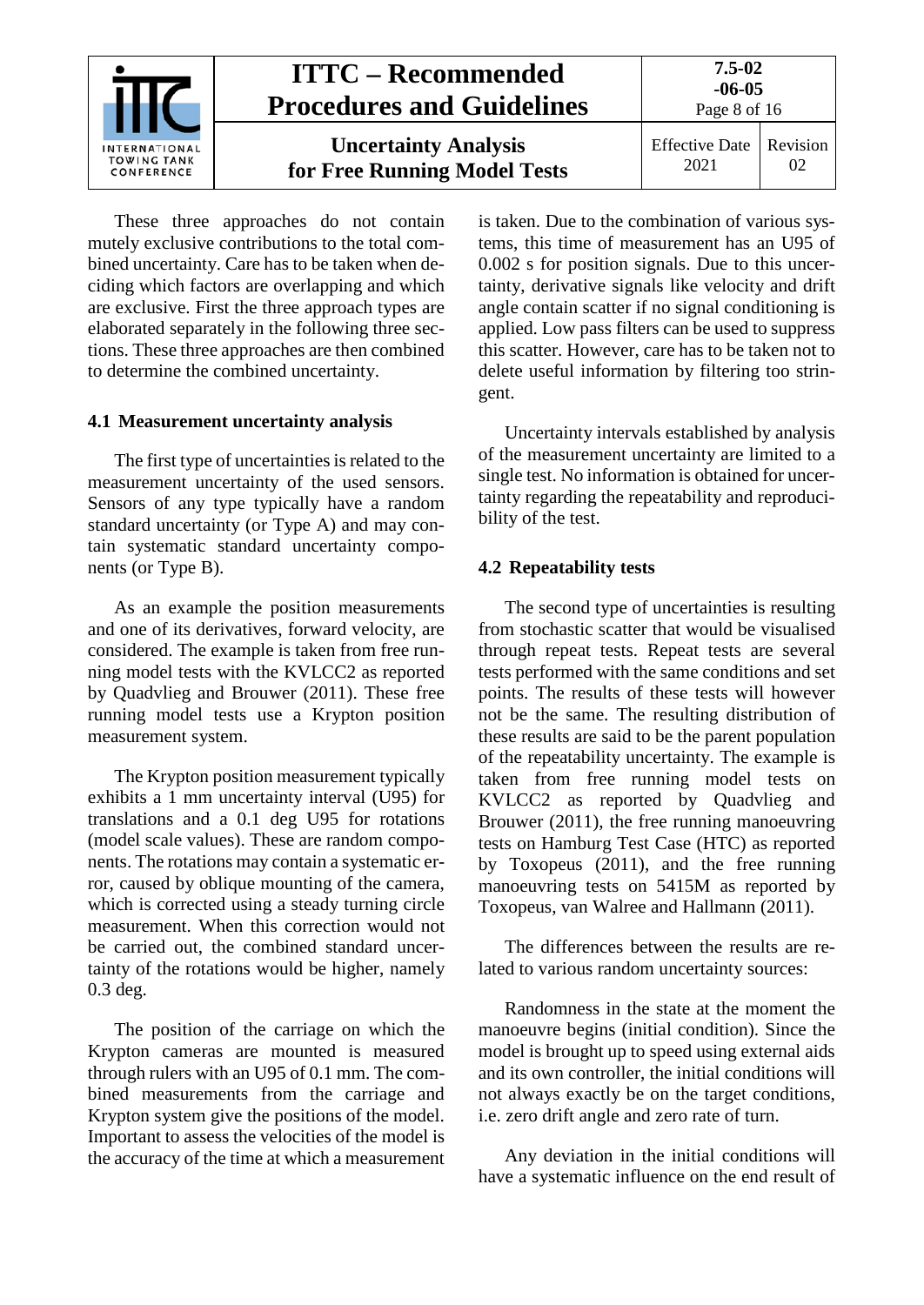

a manoeuvre. The following initial conditions are considered to influence the results: Heading  $\psi_0$  at the time that the manoeuvre starts t<sub>0</sub>, rate of turn r<sub>0</sub>, drift angle β<sub>0</sub>, heel angle φ<sub>0</sub>, speed  $V_0$ , rpm (the speed and rpm may not be in equilibrium), rudder angle  $\delta_0$ , and rudder history before *t*0. Also the corresponding accelerations may not be zero. In the towing tank, the automated manoeuvre only begins when all these parameters are within set margins. The word *randomness* in the release conditions is deliberately chosen. A systematic bias could also occur, but cannot be obtained through repeat tests.

Another source of randomness is the stochastic behaviour of lift and drag forces of the hull and appendages due to the variable point of flow separation and turbulent effects. This source of uncertainty can only be observed by means of repeatability tests.

A third source of uncertainty within the repeatability results are the stochastic influence of any umbilical cables in the measurement set-up. The carriage is programmed to keep the umbilical cables strictly vertical with as little side force influencing the model as possible, however some side forces may still be present, which may be random.

Small deviations from the target position lead to a random force component which eventually may lead to small deviations of the model position.

The true mean is the value that would be found only when an infinite number of samples is acquired. A higher number of realisations will lead to a smaller repeatability uncertainty although the parent population is assumed the same. This is explained by the following equation, see Coleman & Steele (2009) and Toxopeus (2011):

$$
\sigma_{\bar{x}} = \frac{\sigma}{\sqrt{N}} \tag{1}
$$

in which N is the number of realisations,  $\sigma$  is the standard deviation of the parent population and  $\sigma_{\bar{r}}$  is the standard deviation of the mean. For example, when we have four realisations from a parent population with standard deviation 2.0, the resulting mean is assumed to have only a standard deviation of 1.0. This lower number indicates the mean value is closer to the true mean.

When the model is symmetrical (i.e. a twin screw model), the starboard (SB) and portside (PS) results might be taken together in the estimation of the repeatability uncertainty. When the model is a single screw model (which makes it an asymmetrical model with asymmetrical results), the SB results and PS results are not to be combined. In any case, the uncertainty interval of the SB turning circle may be applied to the PS turning circle assuming a similar behaviour to both sides (and vice versa).

The maximum number of repeat tests for the KVLCC2 tests reported by Quadvlieg & Brouwer (2011) was four, which only gives a degree of freedom of 3 which can be considered low. The number of repeat tests for the HTC tests reported by Toxopeus (2011) was 8 for tests at 10 knots, which gives a degree of freedom of 7, and 4 for tests at 18 knots. For 5415M, reported by Toxopeus, van Walree and Hallmann (2011), 4 or 5 repeat tests were carried out. In hindsight a number of ten repeat tests is recommended despite the high costs involved. Due to the low degree of freedom, a student distribution was assumed for all U95 values rather than multiplying the standard deviation by two in order to find the confidence intervals. For the KVLCC2 example, the repeatability of the overshoot angle has a U95 of 1 deg and the repeatability of the tactical diameter has a U95 of 30 m full scale.

Uncertainty intervals established by analysis of the repeatability uncertainty are limited to the information that is obtained from a set of tests.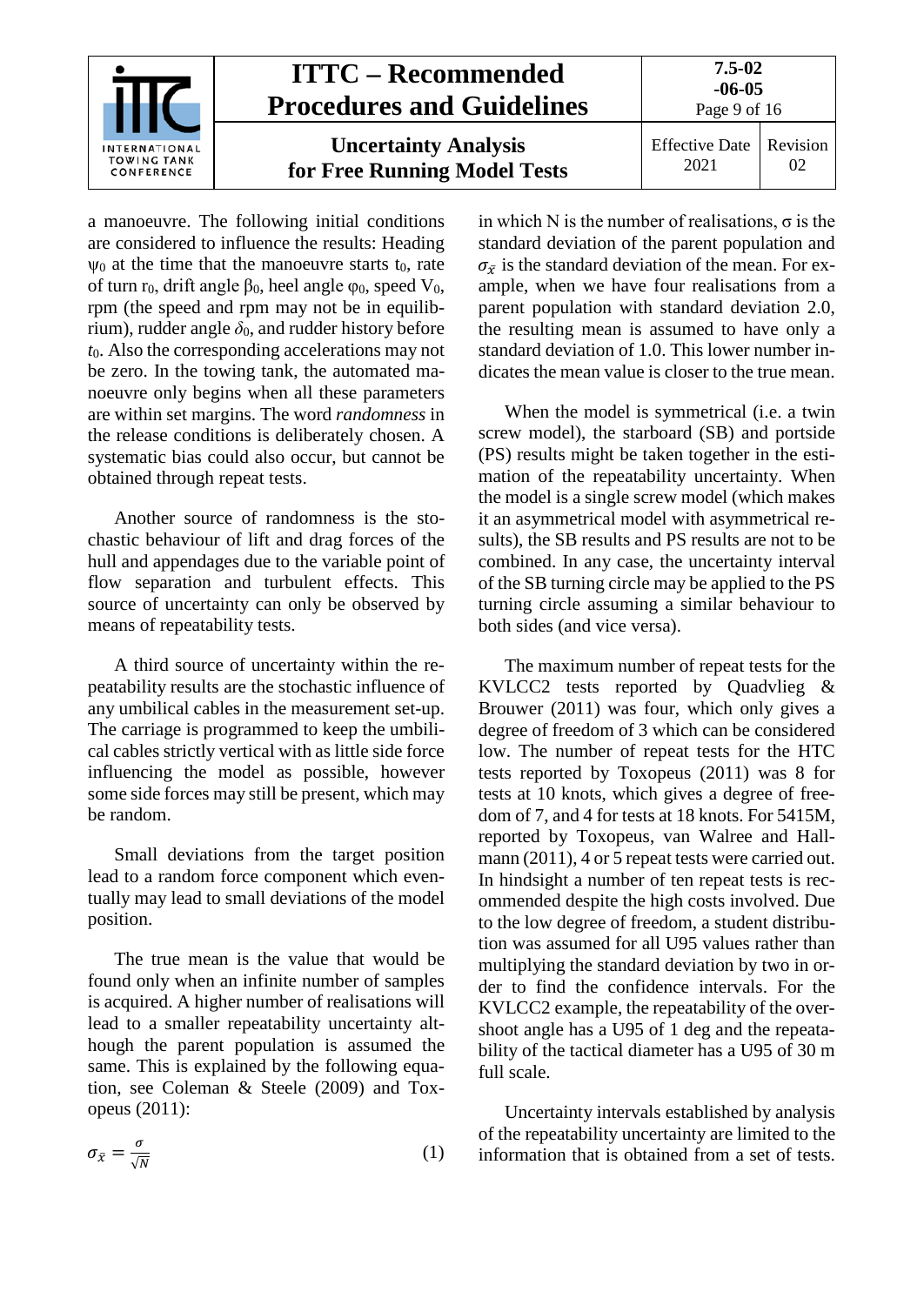

No information is obtained for uncertainty regarding systematic uncertainty sources like modelling errors.

| Zig-zag 18kn, with bilge keels  |              |                                       |              |              |                                                 |      |                           |                                       |  |  |
|---------------------------------|--------------|---------------------------------------|--------------|--------------|-------------------------------------------------|------|---------------------------|---------------------------------------|--|--|
|                                 |              | $\delta/\psi = 10^{\circ}/10^{\circ}$ |              |              |                                                 |      |                           | $\delta/\psi = 20^{\circ}/20^{\circ}$ |  |  |
|                                 |              |                                       |              |              | $1st$ overshoot $2nd$ overshoot Initial turning |      | 1 <sup>st</sup> overshoot |                                       |  |  |
|                                 | angle [deg]  |                                       | angle [deg]  |              | ability $[L_{\text{pp}}]$                       |      | angle $[deg]$             |                                       |  |  |
|                                 | PS           | SB                                    | PS           | SB           | PS                                              | SB   | PS                        | <b>SB</b>                             |  |  |
| Average $\phi$                  |              | $11.0^{\circ}$   $10.2^{\circ}$       | $23.4^\circ$ | $27.6^\circ$ | 1.68                                            | 1.70 | $21.2^\circ$              | $20.8^\circ$                          |  |  |
| Standard deviation $s_{\phi}$   | $0.1^\circ$  | $0.2^\circ$                           | $1.2^\circ$  | $1.5^\circ$  | 0.01                                            | 0.08 | $0.7^\circ$               | $0.6^\circ$                           |  |  |
| Observations n                  | 3            | 3                                     | 3            | 3            | 3                                               | 3    | 3                         | 3                                     |  |  |
| $t_{\alpha/2}(n-1)$             | 4.30         | 4.30                                  | 4.30         | 4.30         | 4.30                                            | 4.30 | 4.30                      | 4.30                                  |  |  |
| $U = t \cdot s_{\phi}/\sqrt{n}$ | $0.4^\circ$  | $0.6^\circ$                           | $2.9^\circ$  | $3.7^\circ$  | 0.03                                            | 0.21 | $1.8^\circ$               | $1.6^\circ$                           |  |  |
| $U/\overline{\phi}$             | $3\%$        | 6%                                    | 12%          | 13%          | $2\%$                                           | 12%  | 8%                        | 8%                                    |  |  |
| $\overline{\phi}-U$             | $10.6^\circ$ | $9.6^\circ$                           | $20.6^\circ$ | $23.9^\circ$ | 1.65                                            | 1.49 | $19.4^\circ$              | $19.2^\circ$                          |  |  |
| $\overline{\phi}+U$             | $11.3^\circ$ | $10.8^\circ$                          | $26.3^\circ$ | $31.3^\circ$ | 1.71                                            | 1.91 | $22.9^\circ$              | $22.4^\circ$                          |  |  |

#### Figure 2: Result of uncertainty analysis based on repeat tests for free running model tests on HTC by Toxopeus (2011)

#### <span id="page-9-0"></span>**4.3 Uncertainty propagation through sensitivity coefficients**

Specifically, for free running manoeuvring model tests, the propagation of uncertainties is to be analysed. For example, an uncertainty in the starting speed will propagate to an uncertainty at the end of a test. The way in which this uncertainty propagates is expressed in the sensitivity coefficient method. For FRMT, this can be dealt with in a very simple way using sensitivity analysis based on (for example) simulations using an empirical or dedicated mathematical model. In that way, the use of many dedicated model tests to study the uncertainty propagation can be avoided. This is explained in the following:

Uncertainty propagation (see Coleman and Steele, 2009) is used to calculate an uncertainty interval for an output variable as a result from the uncertainty in an input variable. So-called uncertainty magnification factors (UMF's) are key in this process. The uncertainty of an input variable is multiplied by the UMF to obtain the uncertainty contribution of that input variable to an output variable. Uncertainty intervals for input variables have to be established by dedicated measurements or otherwise assumed. For example, the initial yaw rate might be known, but an uncertainty in trim of the model has to be assumed. UMF's can be computed either analytically or by means of CFD or empirical simulations. Since the results of free-sailing manoeuvres come from a rather complex process, an experimentally obtained UMF is unlikely. The use of simulations is therefore recommended, as long as the simulations are adequate, because the simulation model itself induces an uncertainty on the computed UMF. The simulation model does not have to be very accurate, but it is important that the trends are correctly and robustly predicted. This means that for the investigation of the UMF's for a container ship, a mathematical model that is applicable for that container ship must be used, with its particular loading condition etcetera. The deviation of the result predicted by the mathematical simulation model compared to the model test should not be too large, although an exact match is not necessary. In practical terms a small change in an input parameter will not yield meaningful results. It is far more practical to look at the result of a range of larger changes in an input parameter and then obtain the gradient from a linear or appropriate higher-order expansion fitted to the data. In many cases it will not be practical to use the free-running model test to obtain the sensitivity result. Clearly it would not be cost effective to produce two (or more) models to explore the sensitivity of specific manoeuvres to, for example, breadth. In such cases, it is recommended to obtain the sensitivity coefficients from other methods. Possible simulation methods are:

- Numerical simulations based on captive test results;
- Numerical simulations based on CFD;
- Numerical simulations based on derivatives obtained using empirical methods;
- Empirical prediction methods.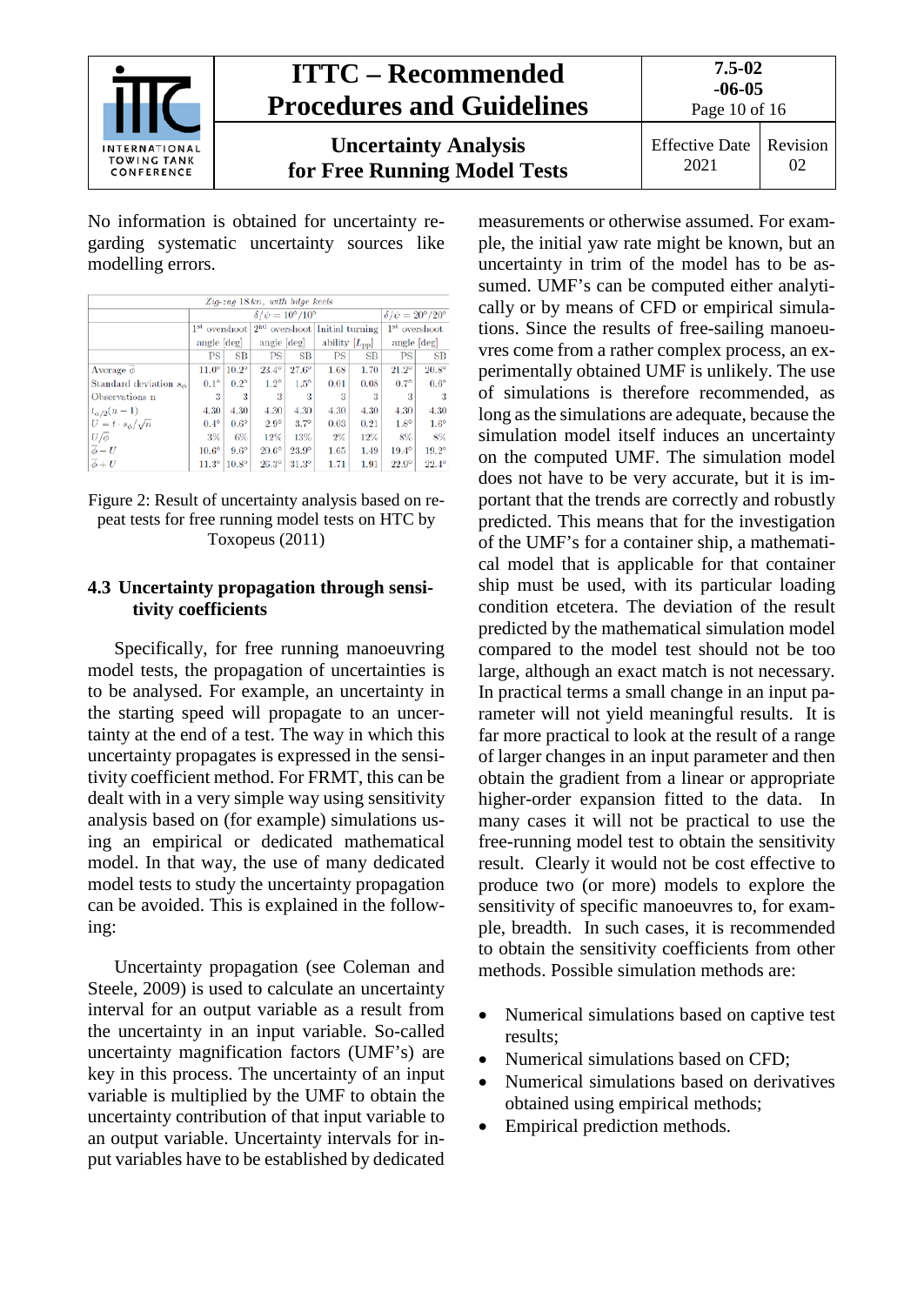

Using these time domain simulations, it will be possible to determine the sensitivity to each input parameter. To determine the UMF with respect to one input parameter, at minimum of two simulations is required, one with no initial disturbance, the other with a small initial disturbance of any of the input parameters. However, care has to be taken with two issues. First of all, the physics involved need to be described in enough detail. For example, if a simulation does not contain the influence of roll angles, no UMF's involving initial roll angle can be computed for these will all stay zero while in reality there might be a non-zero contribution to the final result. The second issue involves the discretisation in simulations. When varying input variables by too small amount in simulations, no change at all or an abrupt change in output variables might be observed. On the other hand a large variation will take you outside the linear trend. Often a large incremental time step or badly chosen data format in which variables are stored causes this behaviour. It is therefore recommended to start computing UMF's with a range of initial disturbances and study the relation between input and output variables. This relation should be a highly linear trend. The slope defines the UMF. A stepped or saw tooth pattern in the relation indicates a discretisation problem which should be solved before continuing calculating various UMF's.

As an example, [Figure 3](#page-10-0) demonstrates an uncertainty propagation. It shows the effect of the uncertainty in the overshoot angle  $\psi$ <sub>OS</sub> due to the propagation of an uncertainty in the release velocity V0.

The stepwise approach consist of:

- The identification of individual uncertainty sources (for which guidance is given in Chapter [3](#page-3-0) of this guideline);
- Measuring and defining individual uncertainties (precisions or bias);
- Identification of the uncertainty propagation coefficients or uncertainty magnification factors (UMF) (for example through simulations);
- Calculation of the individual uncertainty distribution through multiplication of the input uncertainty with the UMF;
- Calculation of total uncertainty using the root summed squared method of all individual uncertainty contributions.

|                                              | Example                                                                                                               |
|----------------------------------------------|-----------------------------------------------------------------------------------------------------------------------|
| Individual<br>uncertainty<br>source          | Initial velocity of the manoeuvre, $V_0$                                                                              |
| Uncertainty<br>interval                      | $u95_{V_0} = 0.2$ [knots]                                                                                             |
| Uncertainty<br>magnification<br>factor (UMF) | $0.1$ knots difference will result in $0.5$<br>degrees difference in overshoot angle.<br>$UMF = 0.5/0.1 = 5$ [deg/kn] |
| Individual<br>uncertainty<br>contribution    | $10^{95}v_{\text{cos}}(v_0) = 0.2 \cdot 5 = 1 \text{ [deg]}$                                                          |
| Total<br>uncertainty                         | $u95_{\psi_{OS}} = \sqrt{(u95_{\psi_{OS}(V_0)})^2 + }$                                                                |

#### <span id="page-10-0"></span>Figure 3: Calculation of uncertainty through uncertainty propagation

When using simulations, it is necessary to create an UMF by performing a simulation for the situation without initial disturbance. Second, a simulation can be performed with initial disturbance. For the example of [Figure 3,](#page-10-0) this means that the simulation should start with an RPM equal to the original RPM but a speed with a difference of  $DV_s$  from the original speed. After having done the two simulations, an original overshoot angle  $\partial \psi_{OS_{original}}$  and an overshoot angle  $\partial \psi_{OS_{offset}}$  calculated with the disturbed velocity  $V_s+DV_s$  is found. The UMF can then be calculated as: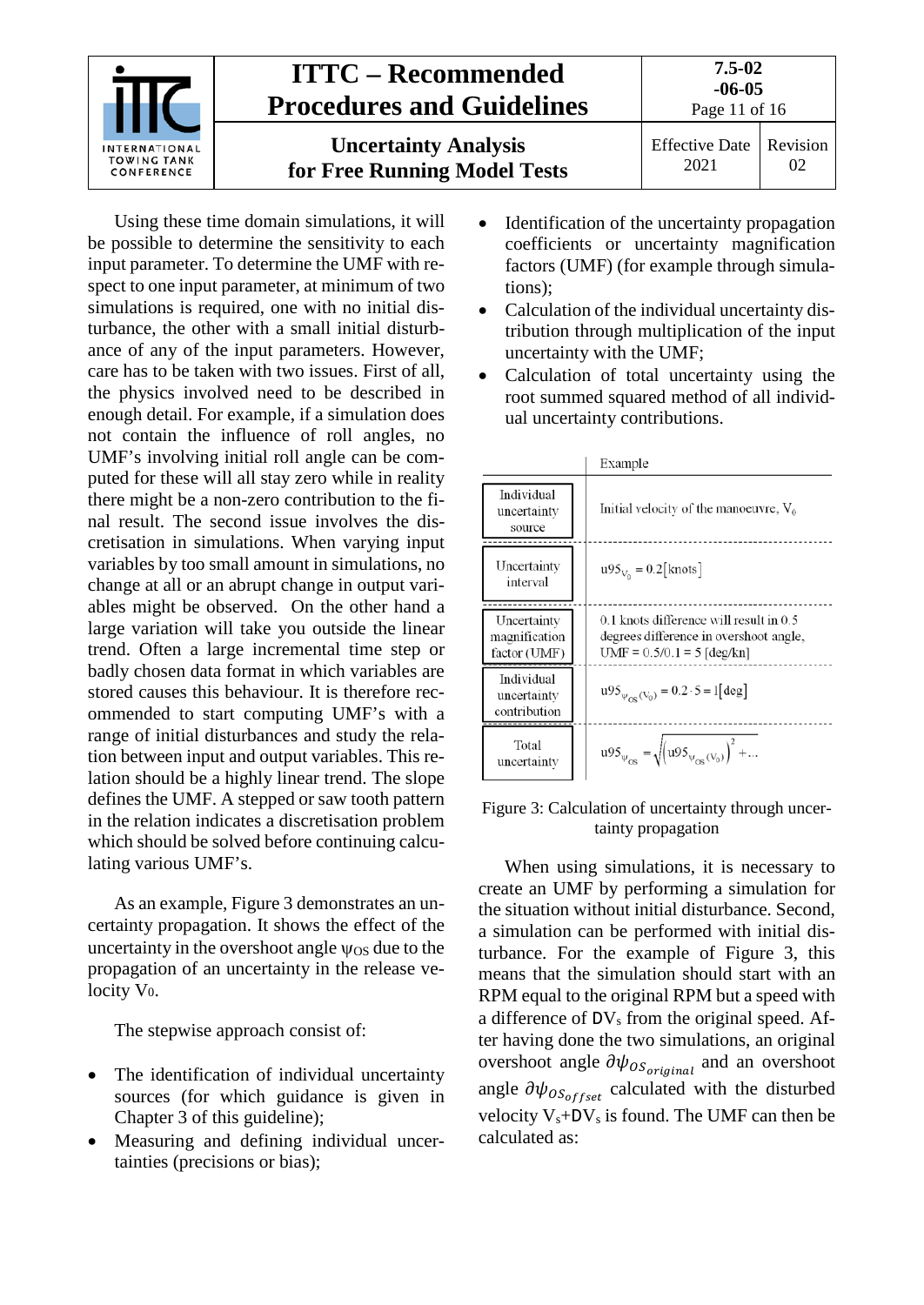

<span id="page-11-0"></span>
$$
UMF = \frac{\partial \psi_{OS}}{\partial V_S} = \left| \frac{\partial \psi_{OS_{offset}} - \partial \psi_{OS_{original}}}{\Delta V_S} \right| \tag{2}
$$

#### **5. EVALUATION OF THE COMBINED UNCERTAINTY**

The combined uncertainty is now calculated as the RSS (Root of Sum of Squares) of the uncertainties due to the "measurement uncertainty", the "repeat tests", and the "uncertainty propagation". For the case of the overshoot angle, this is calculated as:

$$
u_c(\psi_{OS}) =
$$
\n
$$
\begin{cases}\n(u_{c_{\text{Measurement}}}(\psi_{OS}))^2 \\
+ (u_{c_{\text{Repeat}}}(\psi_{OS}))^2 \\
+ (u_{c_{\text{Prepagation}}}(\psi_{OS}))^2\n\end{cases}
$$
\n(3)

In formula (3), the first contribution on the right hand side is the classical type A measurement accuracy. The second contribution on the right hand side is determined from repeat tests. This is drawn from repeat tests with a parent population of N repeats. The third contribution is determined from the uncertainty propagation analysis of uncertainties which are not quantified by repeat tests.

#### <span id="page-11-1"></span>**6. EXPANDED UNCERTAINTY**

The expanded uncertainty should be obtained in terms of the combined standard uncertainties in accordance with [7.5-02-01-01].

#### <span id="page-11-2"></span>**7. SUMMARISING STATEMENT**

This guideline explains how an uncertainty analysis of free running manoeuvring model tests can be carried out. The uncertainty analysis is focussed on the determination of the end result (i.e. a manoeuvring characteristic such as the tactical diameter or an overshoot angle). The method uses classical measurement uncertainty, uncertainty from repeat tests and uncertainty from uncertainty propagation. Especially the uncertainty propagation is important to address, because a free running manoeuvre is a transient manoeuvre, and effects that occur in the beginning of a test may affect the end result.

The method to quantify propagation of the uncertainty based on the initial conditions of a manoeuvre is very useful to investigate the effect of the initial condition (the conditions at the start of the manoeuvre) on the end result. It is recommended to use this method to verify whether deviations from the initial conditions are acceptable or unacceptable.

#### <span id="page-11-3"></span>**8. REFERENCES**

- Coleman, H.W. and W. G. Steele, 2009 "Experimentation, validation and uncertainty analysis for engineers", 3rd edition, 2009, John Wiley & Sons, Inc., ISBN 978-0-470-16888- 2
- ISO, 1995, "Guide to the expression of uncertainty in measurement", International Organisation for Standardisation, Genève, Switzerland.
- ITTC Recommended Procedures and Guidelines 7.5-02-01-01 "Guide to the Expression of Uncertainty in Experimental Hydrodynamics" (2008)
- ITTC Recommended Procedures and Guidelines 7.5-02-01-03 "Fresh Water and Seawater Properties" (2011)
- ITTC Recommended Procedures and Guidelines 7.5-02-02-02 Testing and Extrapolation Methods, "General Guidelines for Uncertainty Analysis in Resistance Towing Tank Tests" (2008)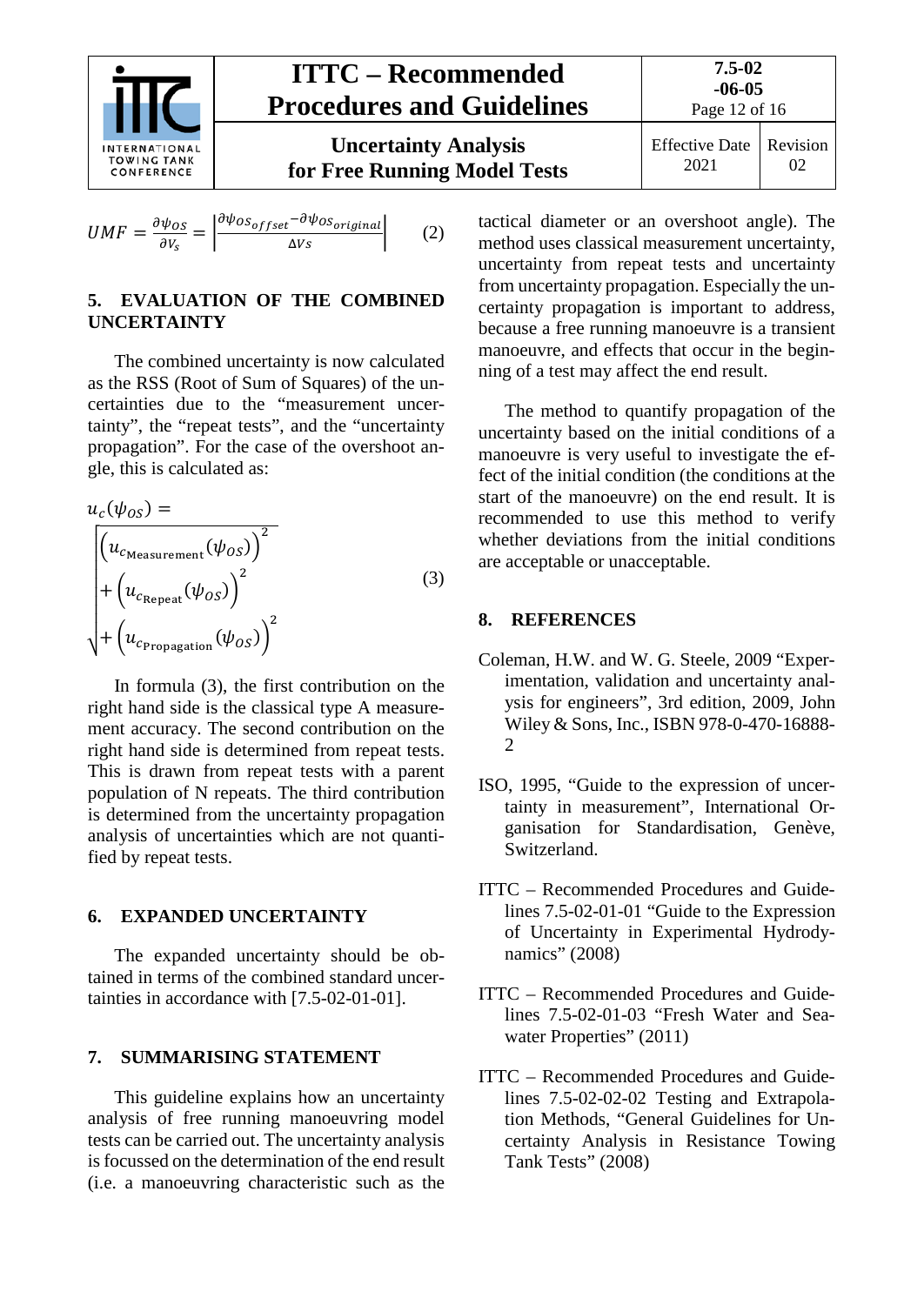| INTERNATIONAL<br><b>TOWING TANK</b><br>CONFERENCE | <b>ITTC – Recommended</b><br><b>Procedures and Guidelines</b> | $7.5 - 02$<br>$-06-05$<br>Page 13 of 16 |          |  |
|---------------------------------------------------|---------------------------------------------------------------|-----------------------------------------|----------|--|
|                                                   | <b>Uncertainty Analysis</b><br>for Free Running Model Tests   | Effective Date  <br>2021                | Revision |  |

- ITTC Recommended Procedures and Guidelines 7.5-02-06-01 "Free Running Model Test Procedure" (2014)
- Quadvlieg, F.H.H.A. and Brouwer, J., 2011; "KVLCC2 Benchmark Data Including Uncertainty Analysis To Support Manoeuvring Predictions". IV International Conference on Computational Methods in Marine Engineering (ECCOMAS MARINE), Lisbon, Portugal, 2011
- Toxopeus, S.L., 2011, "Practical Application of Viscous-flow Calculations for the Simulation of Manoeuvring Ships". PhD-thesis Delft University of Technology, 2011
- Serge Toxopeus, Frans van Walree and Rink Hallmann, 2011, Manoeuvring and Seakeeping Tests for 5415M. NATO AVT-189 Specialists Meeting on "Assessment of Stability and Control Prediction Methods for NATO Air and Sea Vehicles", Portsdown-West, UK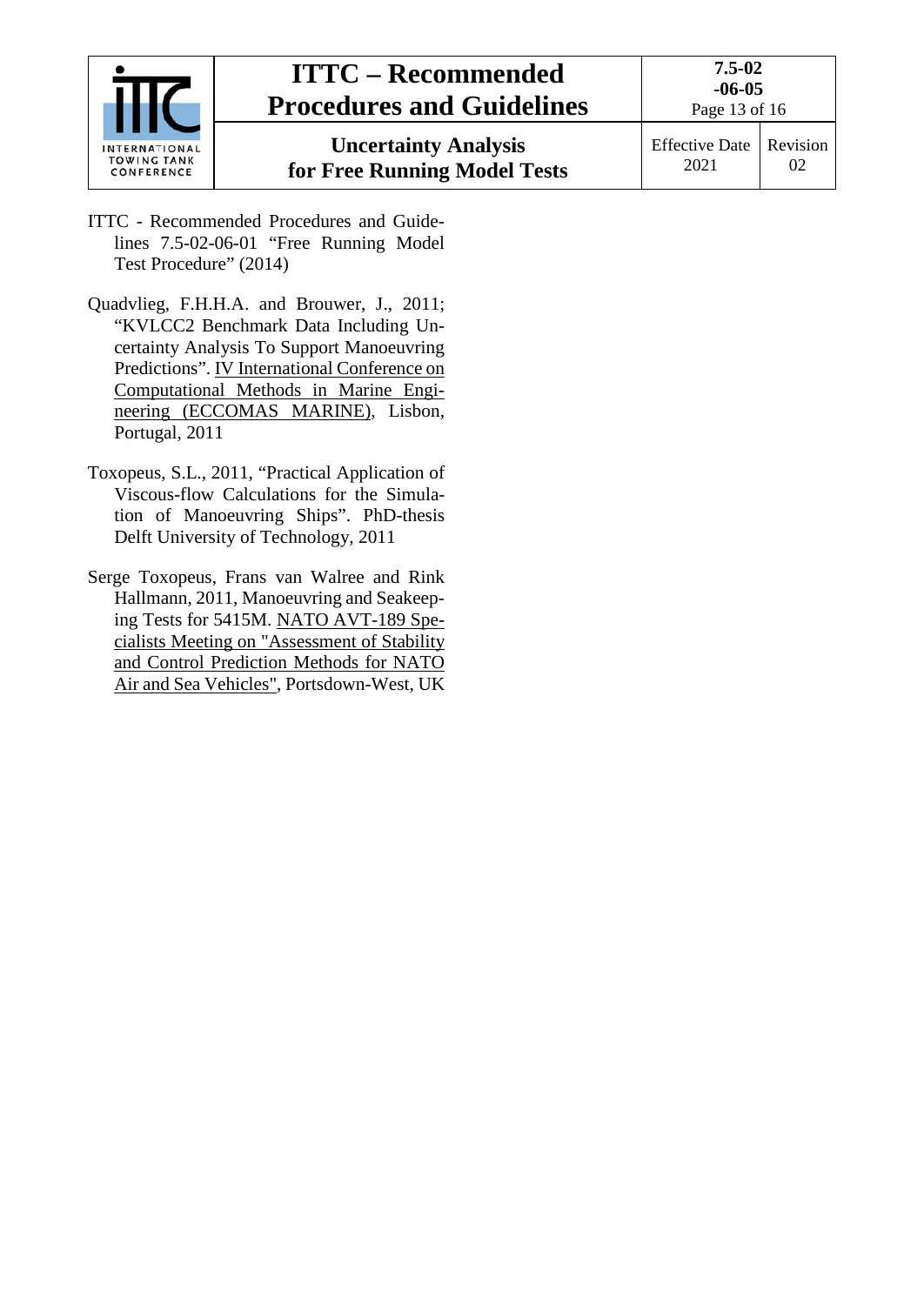

# <span id="page-13-0"></span>**EXPLANATION OF THE UNCERTAINTY PROPAGA-TION METHOD, APPLIED TO KVLCC2**

All component standard uncertainties should be combined in the manner given in the ITTC Guidelines to the expression of uncertainty in experimental hydrodynamics [7.5-02-01-01]. When the input quantities are uncorrelated (independent) the total combined uncertainty is the square root of the sum of the squares of the standard uncertainties; given by equation (4).

$$
u_{cPropagation}^2(y_j) = \sum_{i=1}^n c_{ij}^2 \cdot (u(x_i))^2
$$
 (4)

In equation (4),  $u_{cPropaation}(y_i)$  is the uncertainty of the resulting manoeuvring characteristic  $y_i$ .  $u(x_i)$  is the uncertainty of the individual uncertainty source  $x_i$ .  $c_{ij}$  is the uncertainty magnification factor of uncertainty source  $x_i$  to the end result  $y_i$ .

For example, the advance parameter in a turning test may well be influenced by the metacentric height; which does not appear in any of the data measurements used to process the results. Nevertheless, it is entirely possible to include such terms. The sensitivity of the parameter of interest should be found by an appropriate method (see section 4.3). The combined uncertainty is then obtained in accordance with equation (4). The following gives a list of possible sources of uncertainty that may be included (derived from the description given in Chapter [3\)](#page-3-0). This list is not complete.

- $x_1$  model length;
- $x_2$  model breadth;
- $x_3$  position of the model draught mark and model loading to draught mark with respect to trim;
- $x_4$  position of the model draught mark and model loading to draught mark with respect to draught;
- $x_5$  position of the model draught mark and model loading to draught mark with respect to heel angle;
- $x_6$  mass displacement (as a function of the calibration for individual component component masses);
- $x_7$  radius of gyration in yaw;
- $x_8$  radius of gyration in roll;
- $x<sub>9</sub>$  vertical position of the mass centroid (thus inferring GM);
- $x_{10}$  longitudinal position of the centre of gravity (this may be correlated to  $x_3$ );
- $x_{11}$  transverse position of the centre of gravity (this may be correlated to  $x_5$ );
- $x_{12}$  bias in initial model speed (surge velocity);
- $x_{13}$  bias in initial sway velocity (and hence drift angle);
- $x_{14}$  bias in initial yaw rate;
- $x_{15}$  propeller setting for self-propulsion point;
- $x_{16}$  propeller alignment;
- $x_{17}$  rudder alignment;

It should be noted that, in accordance with ISO GUM, all possible sources of uncertainty should be listed. However, many of these may have only a negligible influence on the resulting expanded uncertainty; and may thus be neglected. The decision to include or disregard parameters can be made using standard 'Design of Experiments' (DoE) techniques. Clear justification of such decisions should be included in the Uncertainty Analysis report.

# <span id="page-13-1"></span>**A.1. Sensitivity Coefficients**

For all of the above-defined uncertainty sources, the sensitivity coefficients or uncertainty magnification factors (UMF)  $c_1$  to  $c_{17}$ should be obtained by an appropriate simulation method.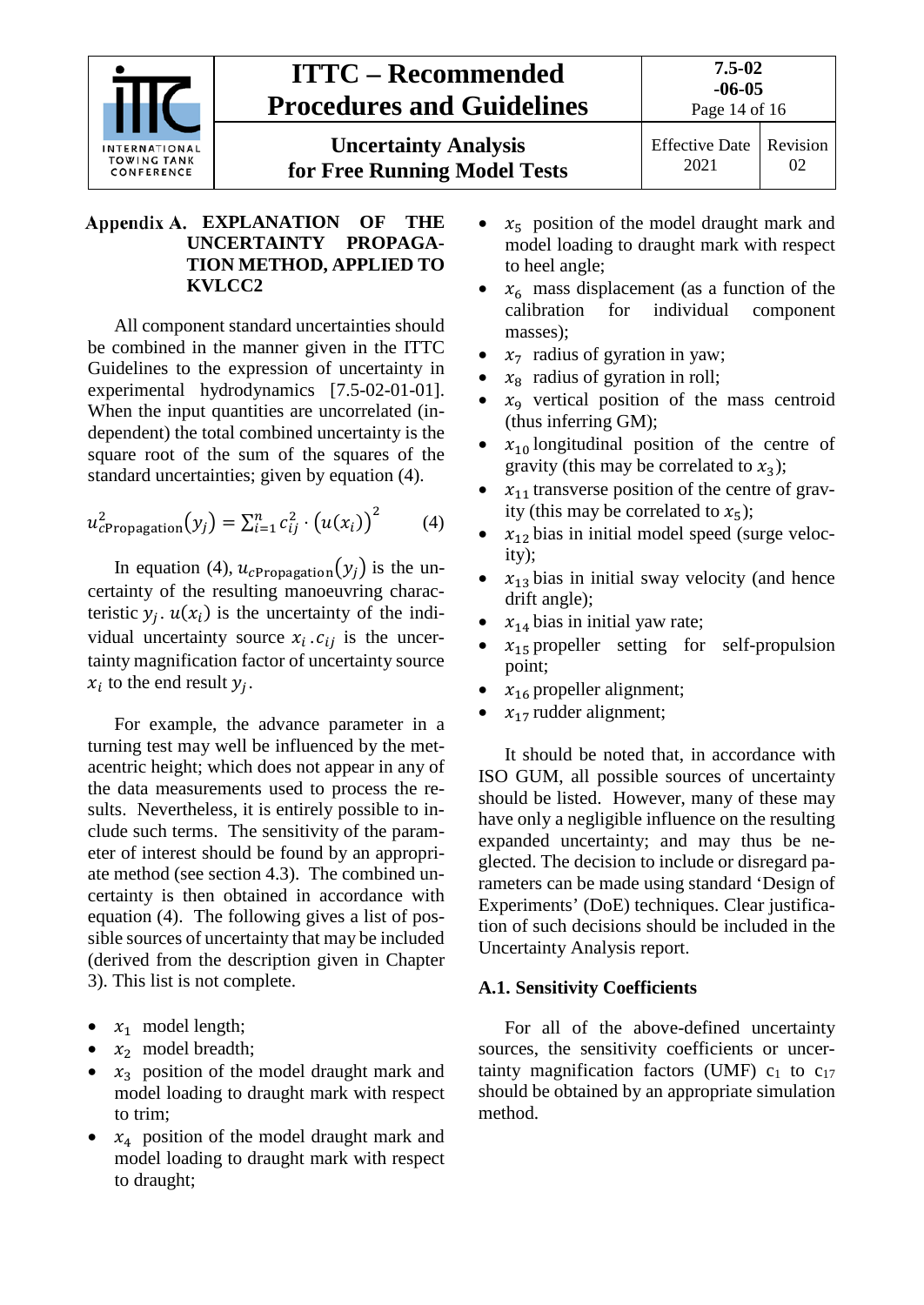

#### <span id="page-14-0"></span>**A.2. The case of the zig-zag test**

In addition to the above, some specific uncertainties exist for zig-zag tests. Specifically, the execution of the rudder switch time is dependent on the measured heading angle; which itself includes uncertainties. This results in uncertainty in the overshoot angle as a function of the uncertainty in the heading angle multiplied by the sensitivity of a particular overshoot to any previous rudder switch command. Let's define the first overshoot angle  $\psi_{OS1}$  as  $y_1$ , and the second overshoot angle  $\psi$ <sub>OS2</sub> as  $y_2$ . Then further (correlated) uncertainty exists due to the following:

- $c_{18,1}$  sensitivity of the first overshoot to the first heading switch angle;
- $c_{19,2}$  sensitivity of the second overshoot to the first heading switch angle;
- $\frac{\cosh 2}{\cosh 2}$  sensitivity of the second overshoot to the second heading switch angle;
- $c_{21,1}$  sensitivity of the first overshoot to the first rudder set angle;
- $c_{22.2}$  sensitivity of the second overshoot to the first rudder set angle;
- $c_{23,2}$  sensitivity of the second overshoot to the second rudder set angle;
- $c_{24}$  sensitivity of the first overshoot to the zero rate-of-turn point;
- $c_{25.2}$  sensitivity of the second overshoot to the zero rate-of-turn point;

As described above, the sensitivity coefficients may be obtained by additional model tests or by alternative appropriate practical methods. This could include performing dedicated zig-zag tests (experimentally or by numerical simulation).

To obtain the sensitivity coefficients or UMF's associated with heading switch angles  $(c_{18}$  to  $c_{20}$ ) additional tests or simulations can be performed with alternative heading switch angles for the same rudder setting. For example, the overshoot angles may be obtained for tests including a  $10^{\circ}/9^{\circ}$  (9° heading with  $10^{\circ}$  helm) and a  $10^{\circ}/11^{\circ}$  (11° heading with 10° helm) test. The angles of heading sensitivity are chosen here in intervals of 1 degree. Depending on the sensitivity of the measuring equipment, this is an adequate choice. For less sensitive equipment, steps of  $+/- 2^{\circ}$  may be selected. The gradient of the curve obtained by plotting overshoot angle against switch heading angle gives the sensitivity coefficient.

To obtain the sensitivity coefficients or UMF's associated with rudder set angle  $(c_{21}$  to  $c_{23}$ ) an analogous method can be applied.

To obtain the sensitivity coefficients associated with the zero rate-of-turn point  $(c_{24}$  and  $c_{25})$ additional tests or simulations can be performed with alternative rate-of-turn set points. For example, the overshoot angles may be obtained by taking the heading when the rate-of-turn is  $\pm 1^{\circ}$ per second. The gradient of the curve obtained by plotting overshoot angle against the selected turn-rate setting gives the sensitivity coefficient.

However, when in the above described cases the sensitivity coefficient is determined using experiments, the measurement uncertainty should be taken into account, because otherwise, more correlated uncertainties are introduced.

#### <span id="page-14-1"></span>**A.3. Example of uncertainty propagation method elaborated for the example of the KVLCC2**

For all individual input uncertainty sources xi that are defined, the typical uncertainty intervals and UMF's were determined for manoeuvres performed with the KVLCC2. Individual UMF's can have a negative sign, but this sign is neglected on the conservative assumption that all individual uncertainty sources are uncorrelated and are symmetrically distributed. For the KVLCC2, the combined uncertainty determined by the uncertainty propagation method only, is